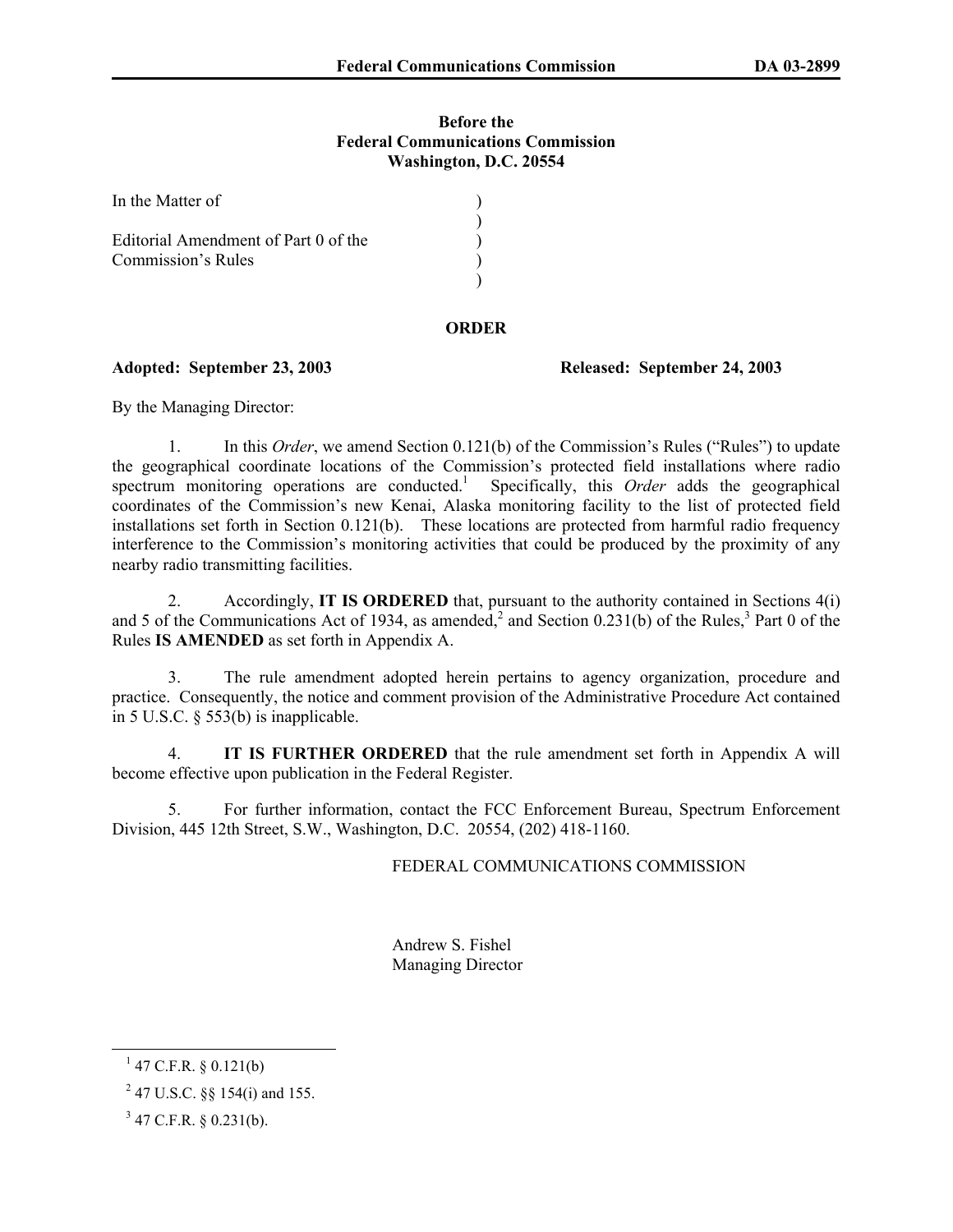# **APPENDIX A**

## **Part 0 of Chapter 1 of Title 47 of the Code of Federal Regulations is amended as follows:**

## **PART 0—COMMISSION ORGANIZATION**

1. The authority citation for Part 0 continues to read as follows:

Authority: Secs. 5, 48 Stat. 1068, as amended; 47 U.S.C. 155.

2. Section 0.121 of the Rules is amended by revising paragraph (b) to read as follows:

\* \* \* \* \*

 (b) Protected field offices are located at the following geographical coordinates (coordinates are referenced to North American Datum 1983 (NAD83)):

Allegan, Michigan 42º36'20.1" N. Latitude 85º57'20.1" W. Longitude Anchorage, Alaska 61º09'41.0" N. Latitude 150º00'03.0" W. Longitude Belfast, Maine 44º26'42.3" N. Latitude 69º04'56.1" W. Longitude Canandaigua, New York 42º54'48.2" N. Latitude 77º15'57.9" W. Longitude Douglas, Arizona 31º30'02.3" N. Latitude 109º39'14.3" W. Longitude Ferndale, Washington 48º57'20.4" N. Latitude 122º33'17.6" W. Longitude Grand Island, Nebraska 40º55'21.0" N. Latitude 98º25'43.2" W. Longitude Kenai, Alaska 60º43'26.0" N. Latitude 151º20'15.0" W. Longitude Kingsville, Texas 27º26'30.1" N. Latitude 97º53'01.0" W. Longitude Laurel, Maryland 39º09'54.4" N. Latitude 76º49'15.9" W. Longitude Livermore, California 37º43'29.7" N. Latitude 121º45'15.8" W. Longitude Powder Springs, Georgia 33º51'44.4" N. Latitude 84º43'25.8" W. Longitude